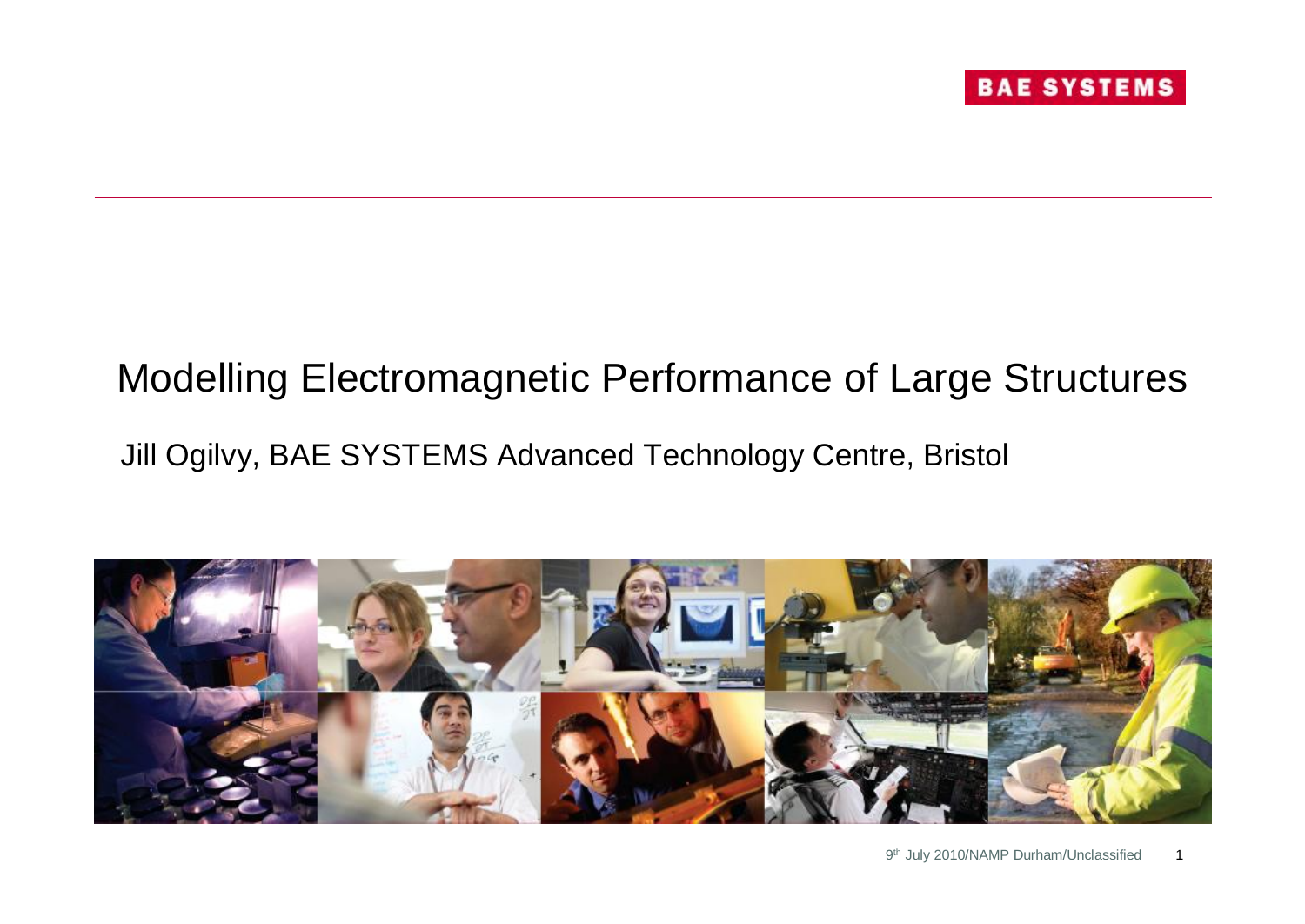### Outline of talk

- Why EM performance is of interest
- How we approach the modelling
- Some thoughts about multi-scale issues
- Possible areas for further research





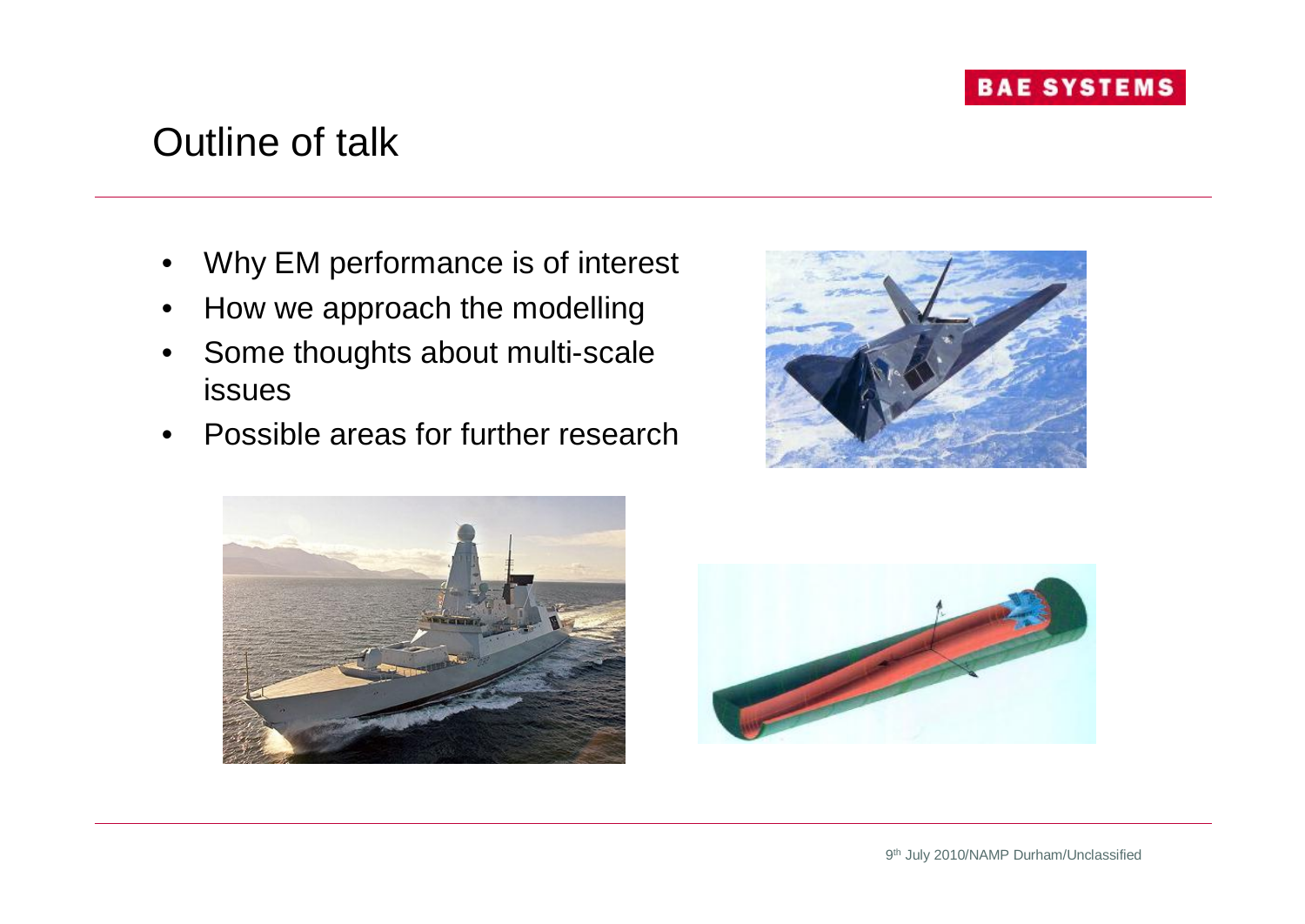# Why EM performance is of interest

- Large platforms (air, land and sea) in service, or undergoing design, build and test or at concept stage
- Require knowledge of EM performance, such as:
	- Radar cross section (RCS)
	- Installed antenna performance and inter-operability
	- Electromagnetic compatibility (EMC) of complex radiating systems
	- Radiation hazard assessment (eg for personnel)
	- Protection from external hazards



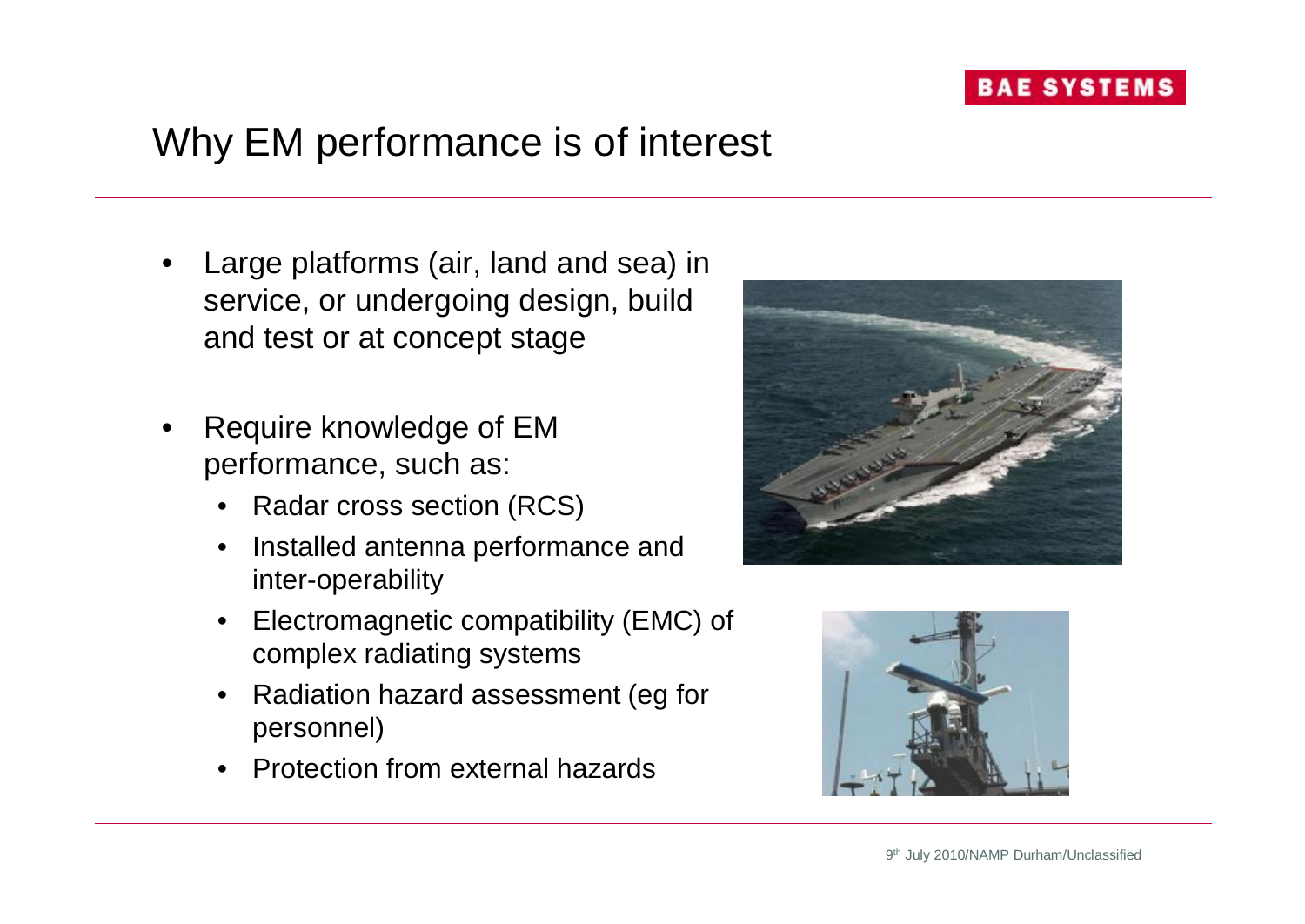### Modelling methods

- Full-field methods, such as finite-difference, finite-element, boundary element (accelerated with fast multipole), transmission line matrix …..
- Approximate methods, such as physical optics, physical theory of diffraction, geometrical optics, geometrical theory of diffraction, network-based system model for EMC …
- Hybrid methods (eg finite-difference and finite-element)



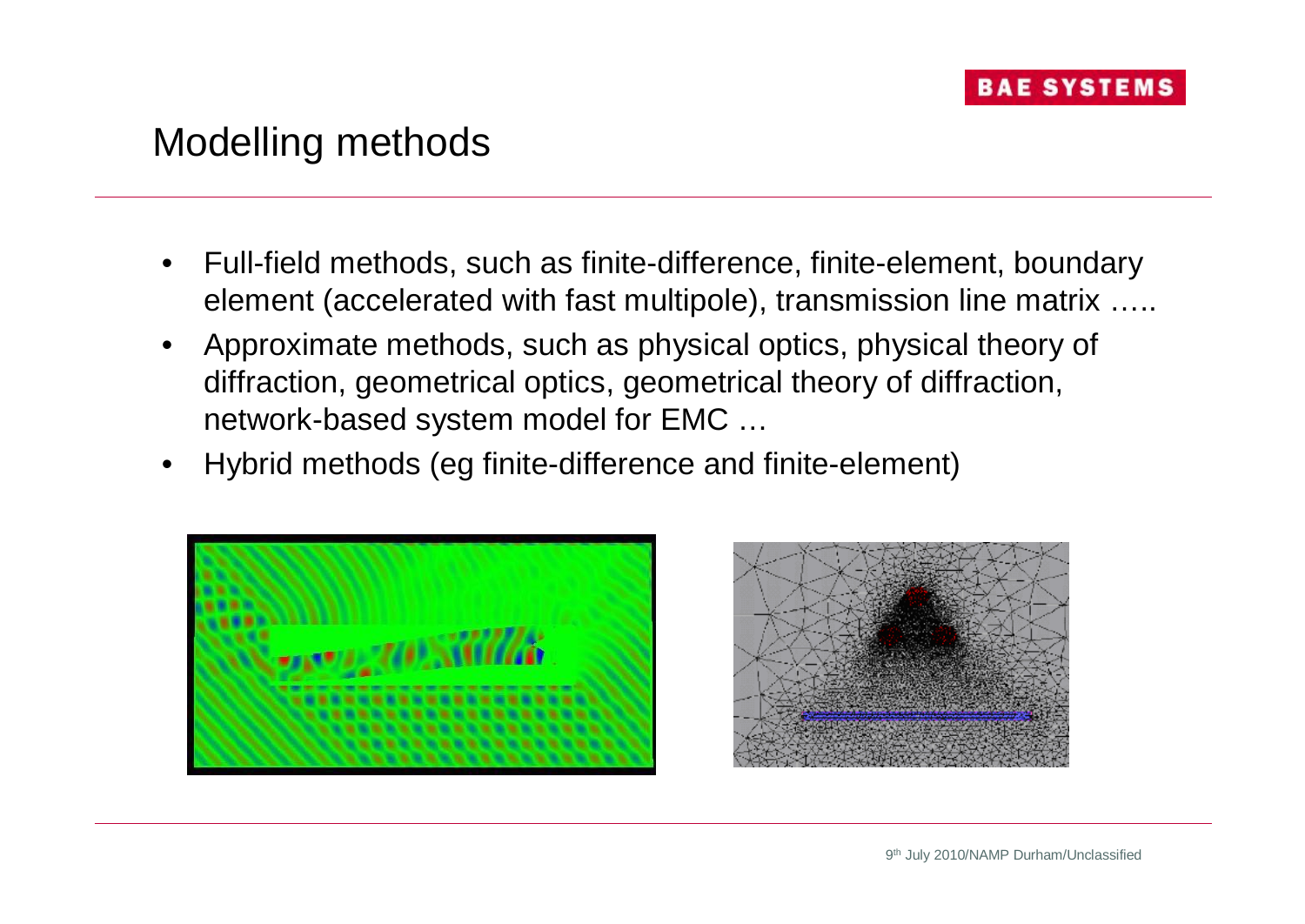

### Small features on large objects





- Large-scale meshing required
- Fine features need resolving
- Levels of accuracy required are often quite stringent
- Wide frequency bands of interest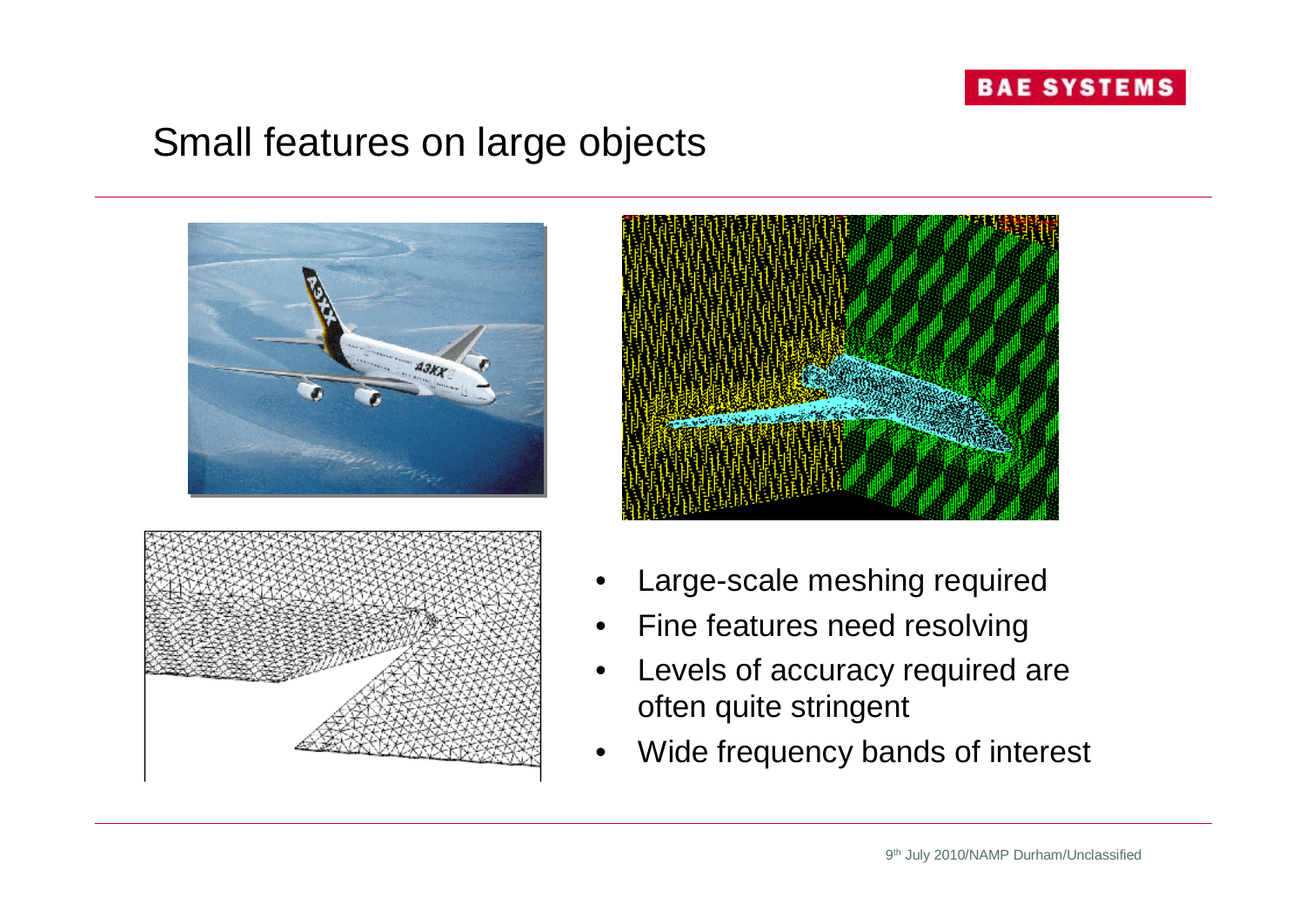### Some small features of interest

- Radar Cross Section Ø cracks, tips, edges…
- Antenna performance Ø Antenna geometry and materials
- Electromagnetic compatibility Ø Wires and cables in large cavities
	- Ø Slots and gaps
- Lightning protection

Ø wires, fasteners, cables, gaps…



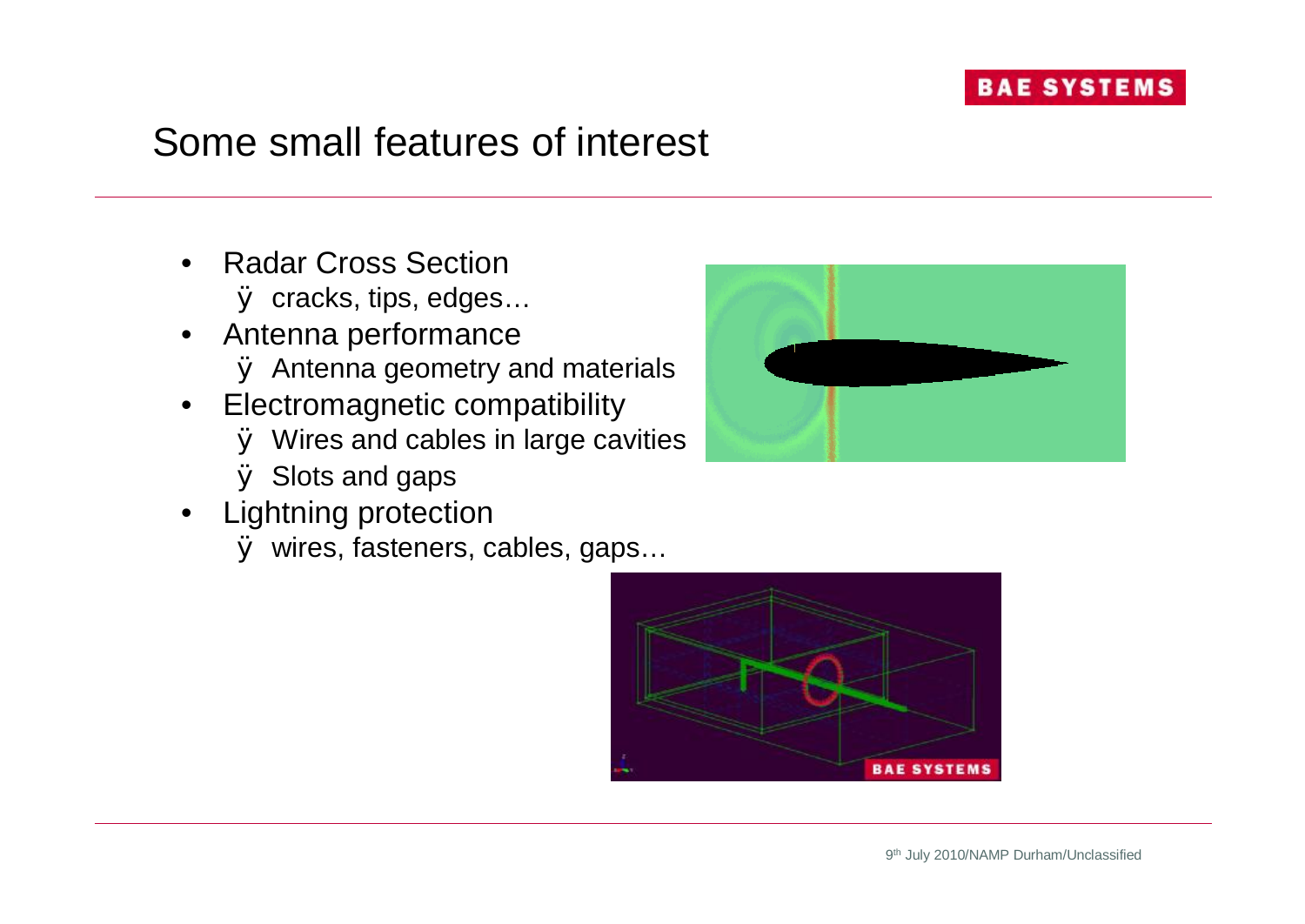### Possible approaches

- Hybrid mesh methods eg finite difference and finite element with overlapping meshes
	- Ø geometrical versatility and computational efficiency





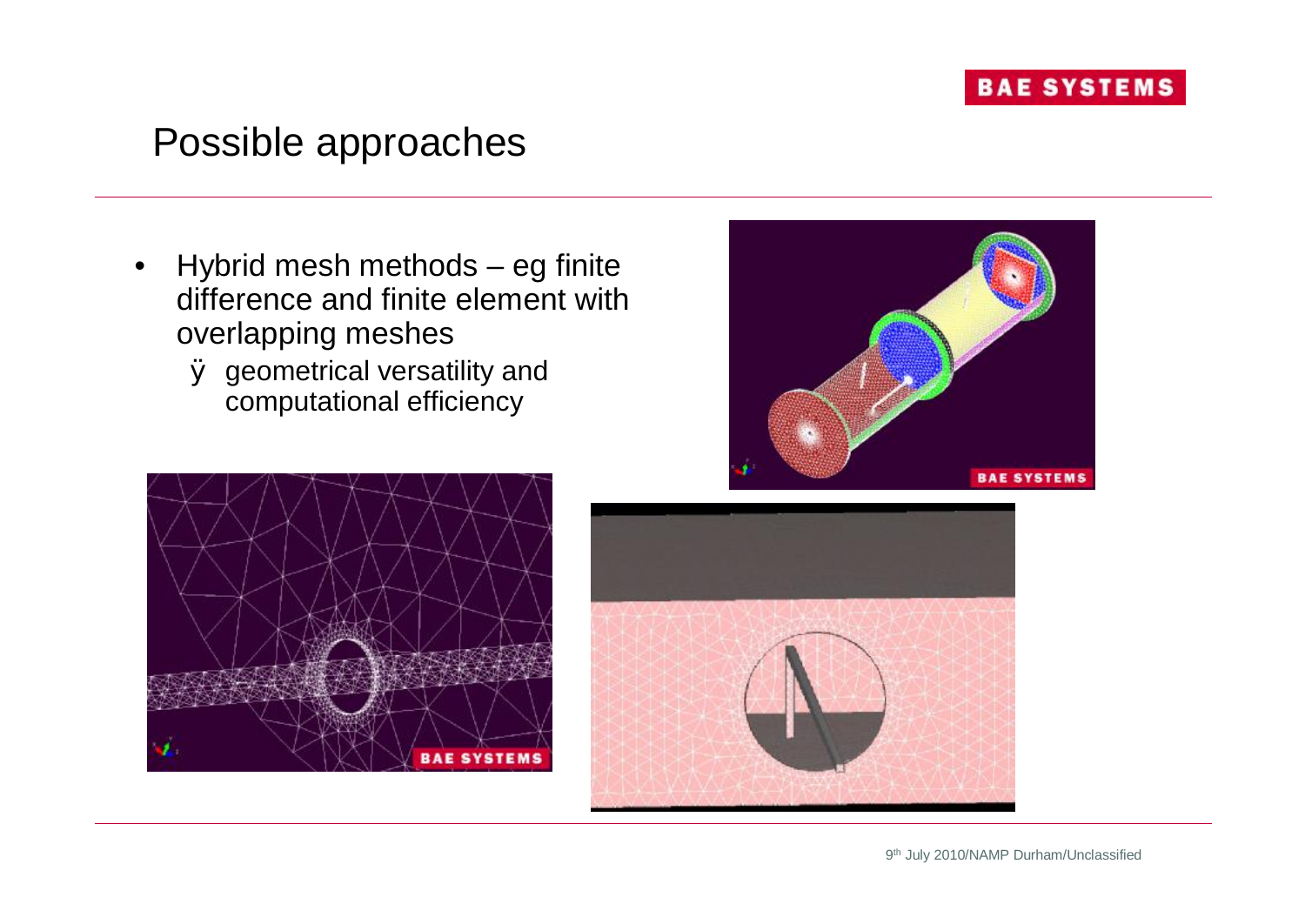### Possible approaches

• Conformal mesh methods – eg finite difference Ø geometrical versatility



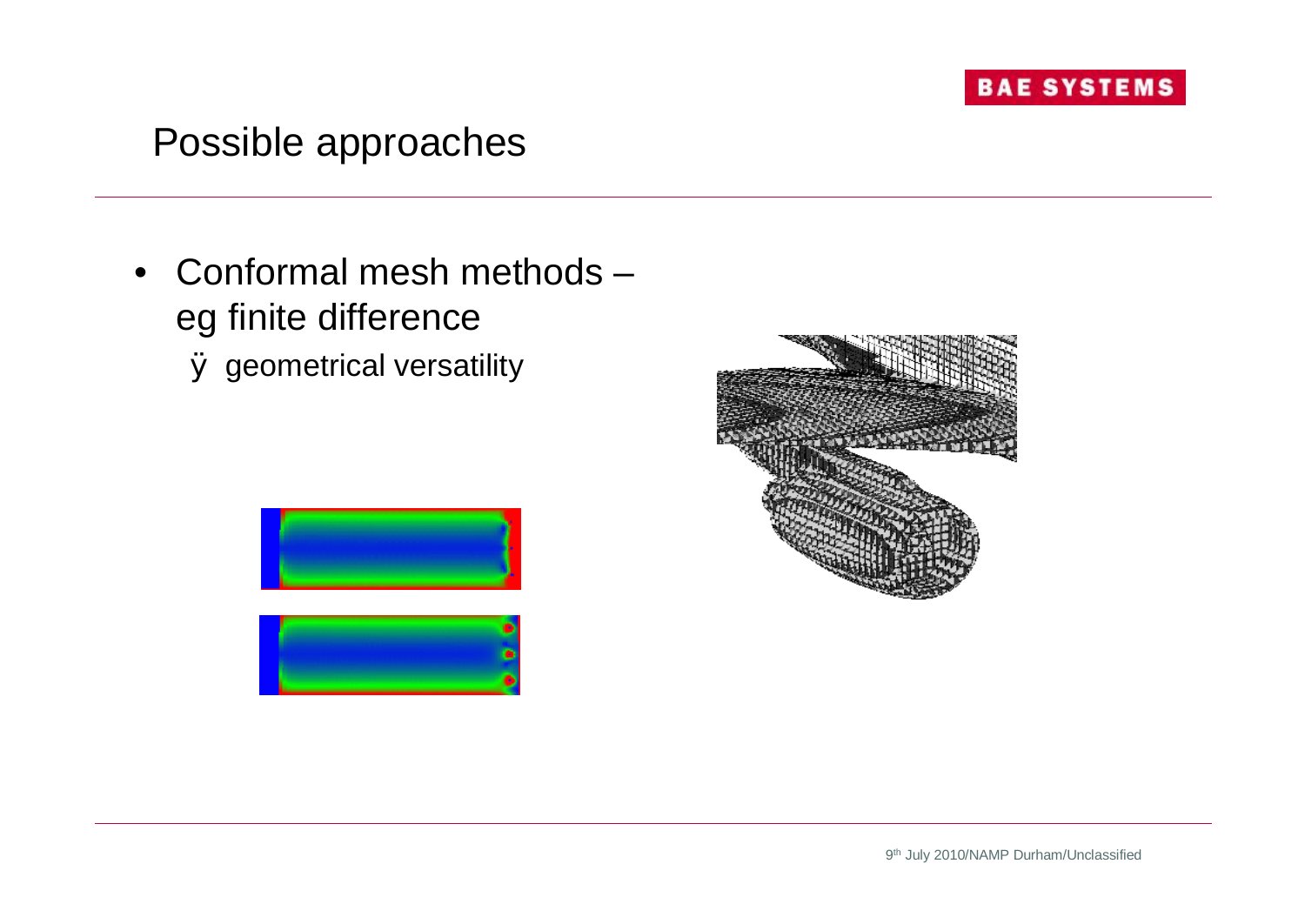

### Possible approaches

- Hybrid numerical and asymptotic eg finite difference method and ray tracing (geometrical optics and geometrical theory of diffraction)
	- Ø Geometrical detail, material properties and whole-body interactions all included





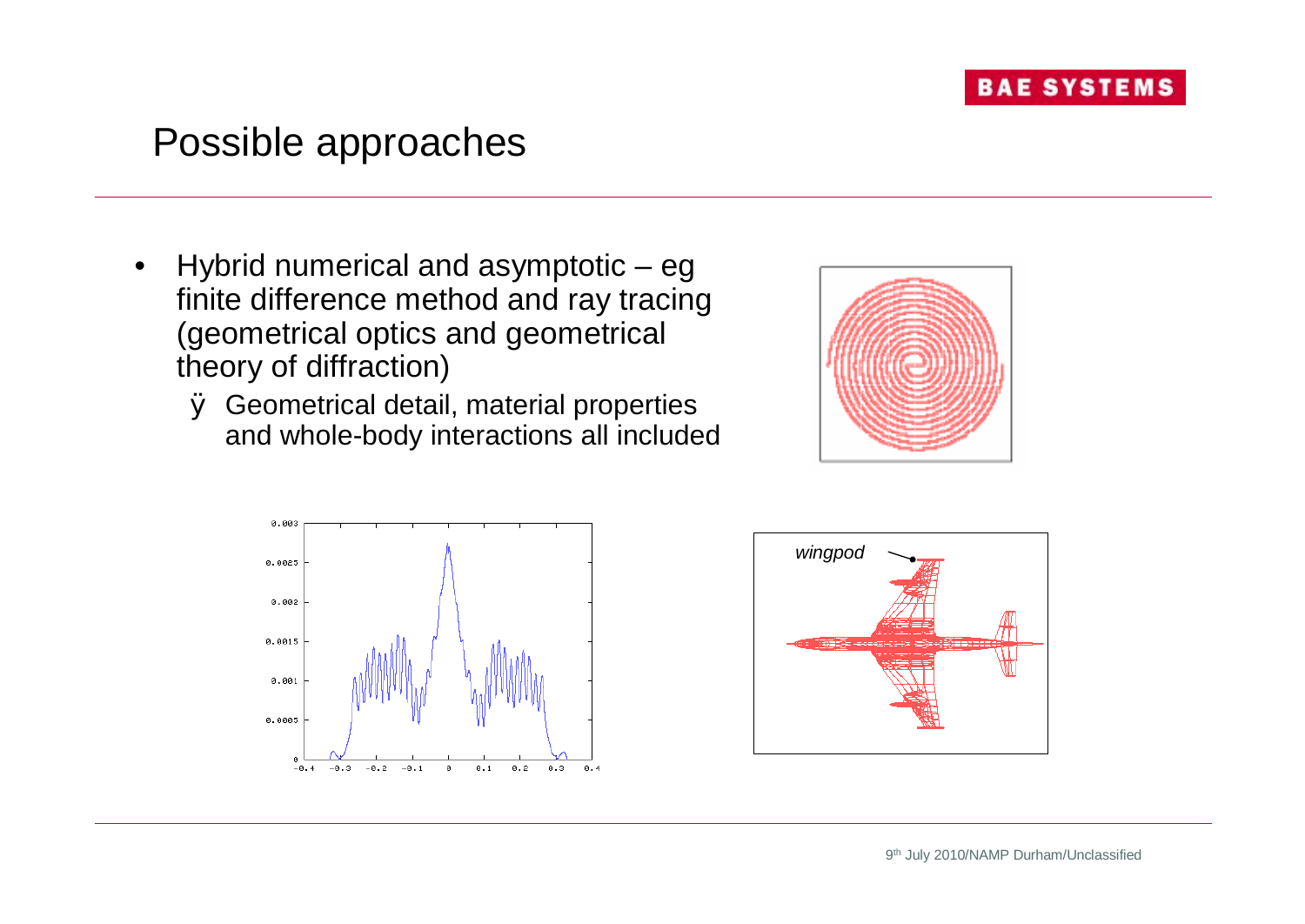### Possible approaches

- Hybrid numerical and asymptotic – eg method of moments and physical optics/physical theory of diffraction (not yet realised)
	- Ø full-scale objects with small, localised sources of radiating energy